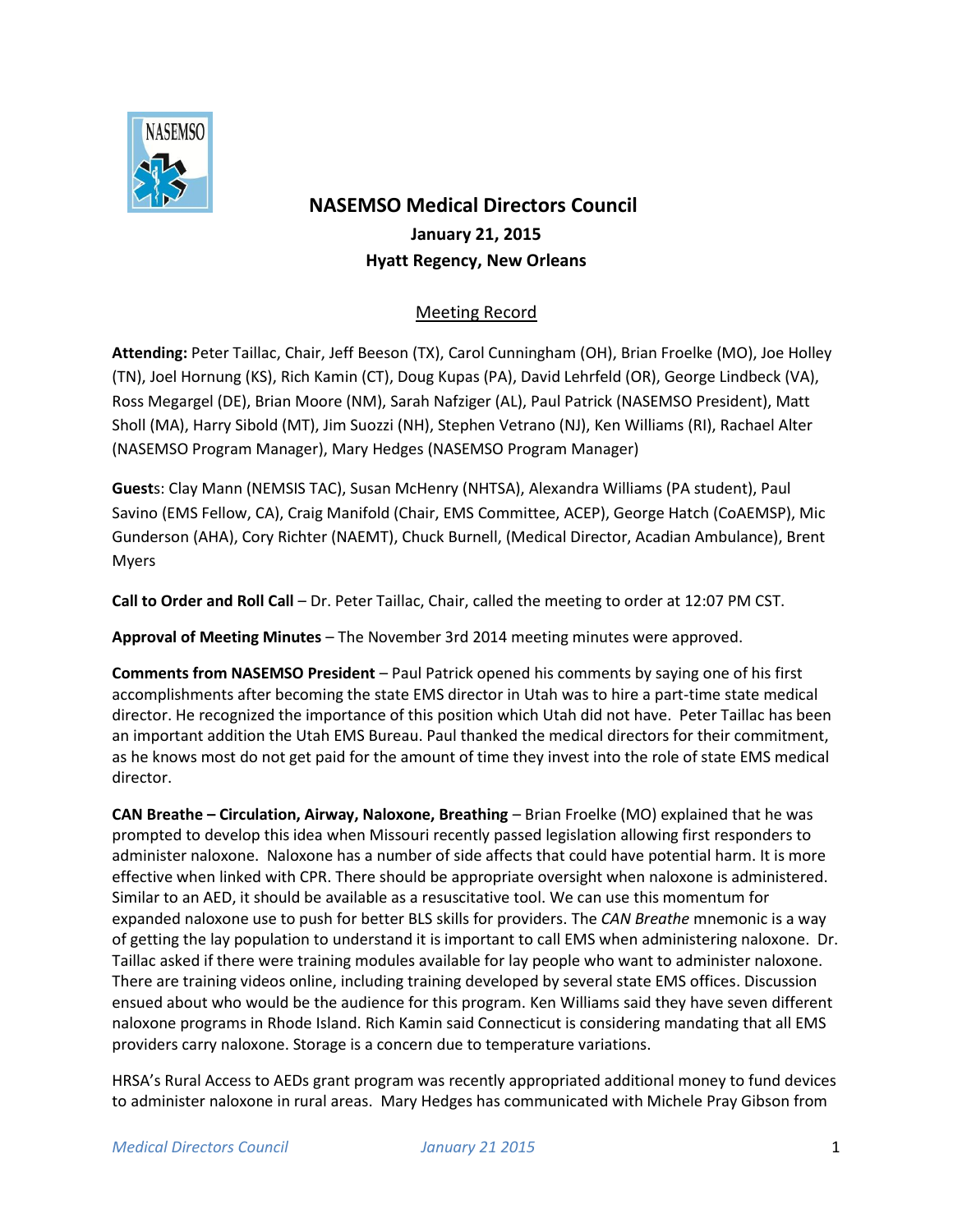HRSA's Office of Rural Health Policy regarding this new program. Ms. Gibson is requesting input to help her develop grant guidance and she has submitted questions for the Medical Directors Council. Members agreed that training should be required. Brian Moore said New Mexico has a great deal of experience with public naloxone programs. Dr. Taillac asked Brian Froelke, Carol Cunningham, Rich Kamin and anyone else who is interested to put together some recommendations and a training program for HRSA. Mary said HRSA would like the information by the end of the month. Doug Kupas recommended that funding for medical direction be eligible in the grant. Mary will send the questions to the MDC listserv for shared comments. Peter offered to compile the comments for HRSA.

**NASEMSO National Model EMS Clinical Guidelines: Next Steps** – Drs. Kamin and Cunningham reported that since the guidelines were posted on the NASEMSO website (three months ago) there have been 102,720 hits and 1889 downloads of the guidelines. In 2015 it has been the 5<sup>th</sup> most downloaded document from the website. The next steps are to develop a process for maintaining the guidelines, including updating and adding to the existing guidelines. Questions included: 1) How do we stay current? 2) How do we ensure we have the input of the experts in the field? 3) How de we keep track of the extensive amount of literature in the field? An annual review process was suggested, as well as a strategy for continuing to market the guidelines. Mary said a state director called her yesterday about the guidelines; although he has been on the job for over a year, he just discovered the guidelines. This is a good illustration that we need to keep publicizing their availability. Mary suggested a survey of state directors. Susan McHenry agreed that it was important to get feedback on the guidelines. Rachael said it would be easy to develop a survey monkey and link it to the model guidelines website. Rachael showed the document to the wildland fire community, and they were excited about guidelines that could be used in the various states. Some questioned if it was too early for a survey, and suggested waiting until more people are using it. Doug Kupas suggested asking other associations to include a link to the guidelines on their website. Susan McHenry congratulated everyone who worked on this complex and comprehensive project. She suggested that in future funding contracts that NASEMSO has with NHTSA, it is important to look at sustainability for long-term projects. Although it may not necessarily be included the last year of the NASEMSO contract, it could be considered in future cooperative agreements. Drs. Kamin and Cunningham said they assume that the core group who developed the guidelines will continue to participate in the long-term maintenance effort, but new members could also be added.

#### **Drug Enforcement Administration (DEA) Background Information**

Dr. Taillac said he wanted to address some issues before the DEA officials arrive. The DEA is preparing to promulgate administrative rules regarding EMS, and DEA officials have been attending national EMS meetings to collect information. Harry Sibold explained that the DEA has a number of guidance documents which are intended to interpret the statute and the rules. Concerns include the ability of EMS to administer controlled substances by standing order, as well as consistency on who must hold the DEA license. Dr. Taillac reviewed some suggestions that could be proposed to the DEA when they address the Council.

**NASEMSO EMS Performance Measures Project** – Nick Nudell introduced himself as the Project Manager for this new two-year project funded by the NHTSA OEMS and the HRSA EMSC Program. The EMS Performance Measures Project is the largest project ever undertaken by NASEMSO. Earlier performance measure efforts were focused on clinical measures, but this project will go beyond that. This initiative is intended to be a unifying effort to bring together different groups and ideas that have worked on performance measures during recent years. Nick reported they began by conducting a literature review and have compiled 120 articles in their library. They intend to solicit input from all EMS stakeholders,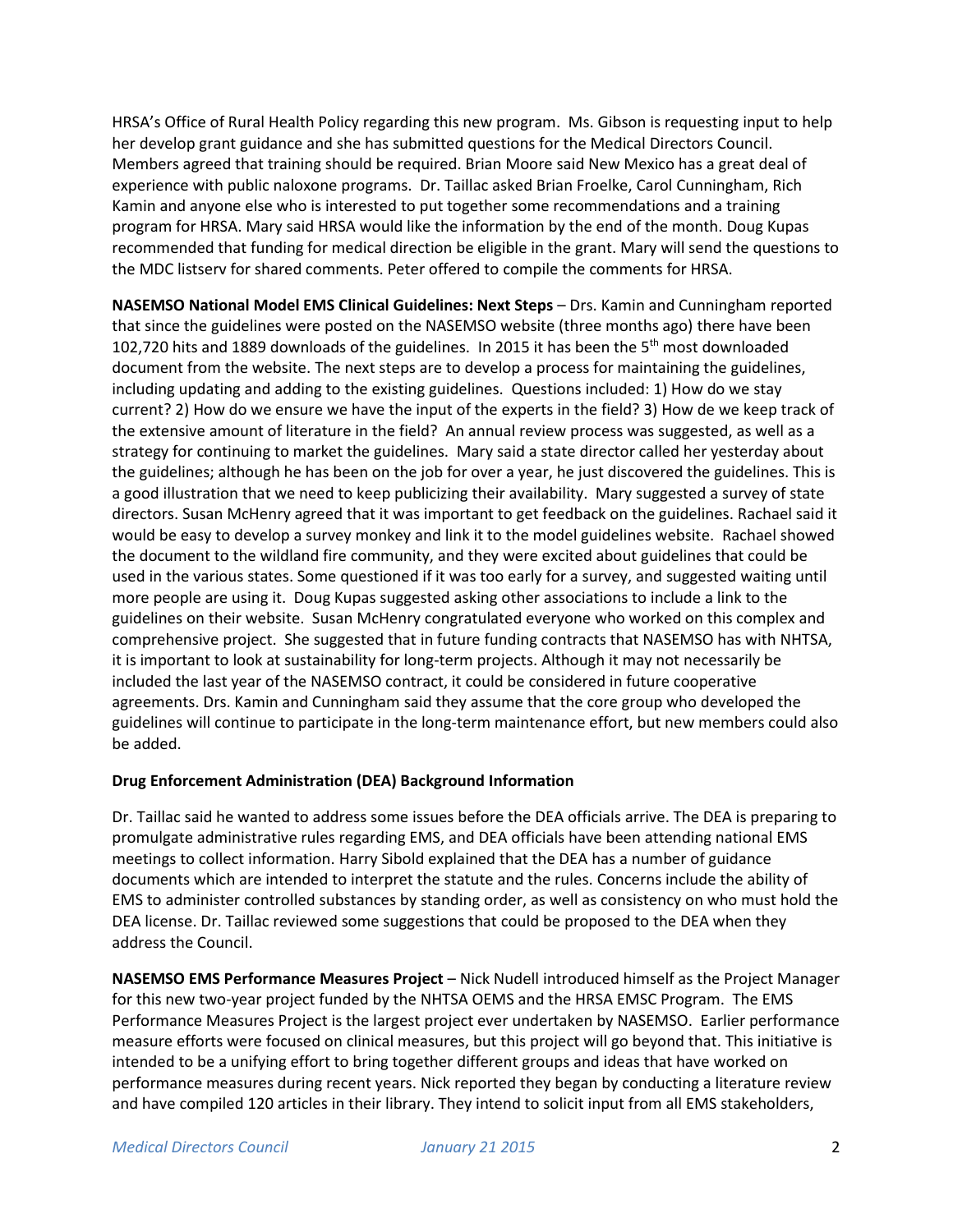especially the boots-on-the-ground stakeholders. They will develop a guide to teach people how to use measurements in EMS. They will seek National Quality Forum (NQF) endorsement to help meet CMS requirements. The project includes four project work groups (Execution, Measurement Design, Technology Developers and Communications) and the Steering Committee, which is led by Dr. Robert Bass. A blue ribbon panel will meet to review the product one month prior to completion. Those interested in participating in the project should contact Nick Nudell at [nick@nasemso.org](mailto:nick@nasemso.org) or (760) 405- 6869. Dr. Brian Moore was selected to serve on the Steering Committee for his pediatric expertise. Dr. Taillac asked about the role of the Medical Directors Council, especially in relation to the clinical measures. Nick said there will be opportunities for review and comment; also, additional members will be determined by the Steering Committee which will soon be holding its first meeting.

**Planning New Member Orientation** – Ken Williams inquired if the medical directors should develop something more formal to orient new medical directors? He suggested the development of a document to offer to new Medical Director Council members. He offered to begin working on the document and welcomed other members who are interested. Some of the other councils have developed toolkits for new members and we may be able to borrow from that. Mary will work with Ken.

**Conversation with DEA Officials –** Imelda **"**Mimi" Paredes, Executive Assistant, Courtney Mallon, Policy Analyst, Alex Kim, Economist

Ms. Paredes explained that the DEA is preparing to draft proposed new regulations under the Controlled Substances Act, which address emergency medical services**.** There is no direct reference to EMS in the current regulations and they are trying to address this. Their biggest challenge is addressing the different state requirements for EMS. They requested dialog with members of the Council. Dr. Taillac opened the conversation with the issue of EMS practitioners in the field being able to administer controlled substances by standing order. He and others added that this has been the practice for 30 or more years in this country. Ms. Paredes explained that they are limited to drafting regulations that comply with the existing Controlled Substances Act. The definition of practitioner in the Controlled Substances Act does not include paramedic. She added that she does not know of any paramedic who has been disciplined by the DEA for doing this or any physician whose DEA license has been jeopardized for this practice. Dr. Taillac suggested that the Controlled Substances Act was enacted prior to the advent of paramedics being able to administer these drugs. The DEA's primary interest is protecting against diversion of controlled substances. They plan to publish proposed rules in the fall of 2015, at which time there will be a solicitation for public comment. Ms. Paredes said the Controlled Substances Act deals primarily with procedures for distributing controlled substances and each state has different laws regarding the handling of controlled substances. Susan McHenry added that the NHTSA Office of EMS and FICEMS have had conversations with the DEA regarding this issue. Whether it is the state board of pharmacy or the board of medical practice that regulates who can dispense the controlled substances, there is variance state by state. Dr. Beeson said that in Texas, the DEA regional offices are inconsistent in their interpretations. Ms. Paredes said when they write the proposed rules, they are considering how EMS must register. Almost every state has its own controlled substance act, which is based on a model law. This state law dictates who has authority to dispense and distribute controlled substances. Ms. Paredes explained the definition of dispense and distribute under the Controlled Substances Act. Dispense means to prescribe or administer the medication. Distribute means any transfer of a controlled substance to anyone other than the patient. Dr. Hornung said there should be the development of a single protocol for EMS to handle controlled substances. Ms. Paredes said it would be very helpful if EMS developed a best practices document. Ms. Paredes said she understands that every state requires EMS agencies to be overseen by a medical director, but that medical director is not necessarily the person whose DEA number is "on the hook." Ms. Paredes said they are very interested in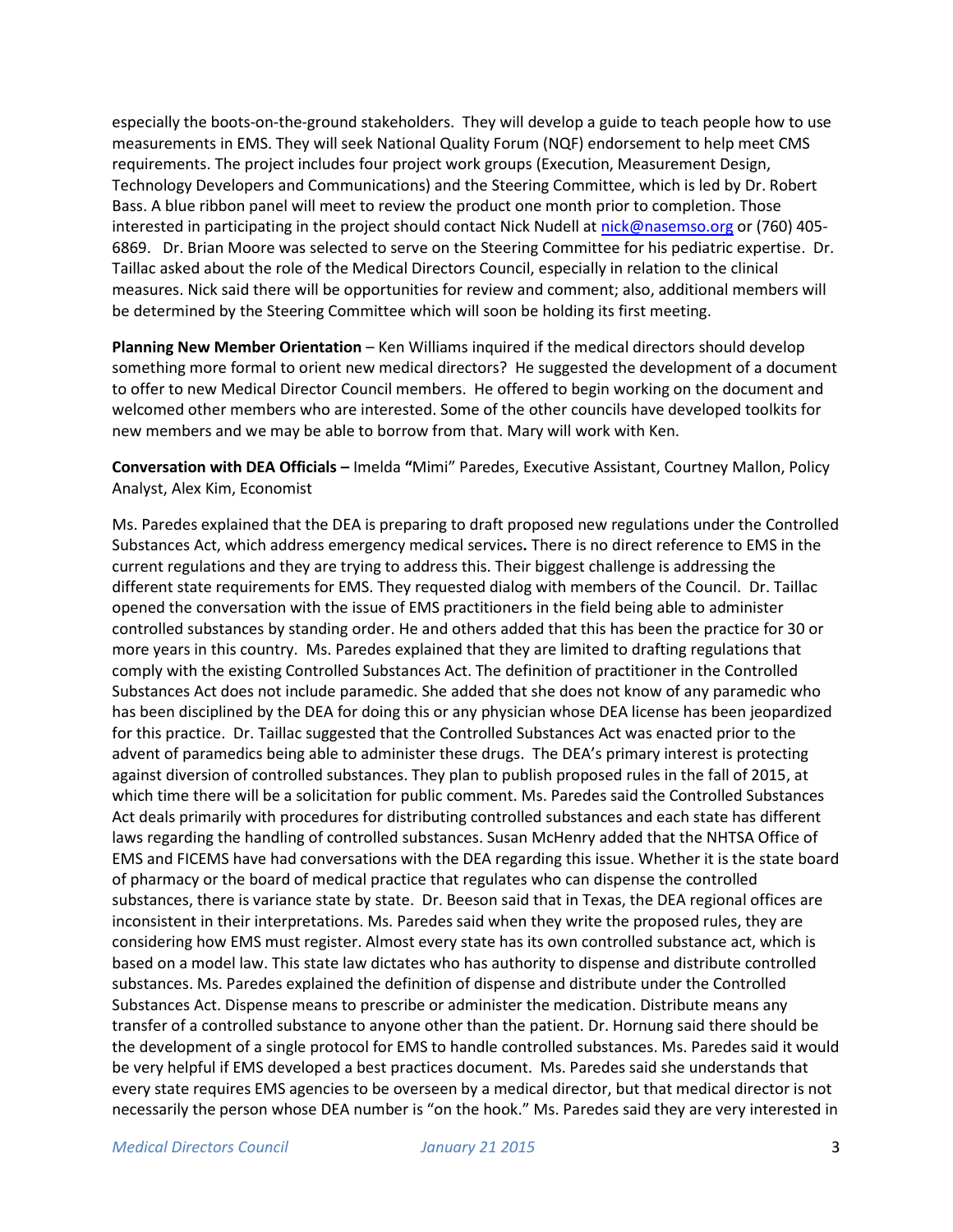standardizing how states authorize the handling of controlled substances. They requested input on the four following topics within the next two weeks:

- registration
- security
- record-keeping
- reporting

**Federal Partner Update** – Susan McHenry spoke about the activity surrounding the Ebola outbreak. Joe Schmider, who is the current state EMS director representative serving on FICEMS, was appreciative of the information he received prior to the Ebola outbreak in Texas, and really gained from participating with the Federal partners in the development of the Interim Ebola Guidelines for EMS & 911. NHTSA is very excited about the EMS Performance Measures Project, particularly to help the local EMS agencies get outcome data on some of the emergency medical care they are providing. The AACN project that was awarded to ACEP kicked off this morning. Later this week, NAEMSP will report on the National EMS EBG Strategy they developed with broad input from all major EMS stakeholders. She announced that NEMSAC appointments will expire in April, 2015 and new applications are being considered now. Many of the current appointees are not eligible to re-apply because they have served two terms. Transition of Military Veterans to Civilian EMS is a new project for NASEMSO. This issue has received much attention from the White House, particularly the First Lady. Portions of NHTSA's funding (and funding for FHWA) are facing the possible expiration of the Highway Trust Fund in May of this year and the Agency is hopeful there will be a long-term extension of authorization for the Highway Trust Fund.

**NAEMT Update** – Dr. Paul Hinchey encouraged everyone to consider participating in EMS on the Hill Day sponsored by NAEMT, which will be held April 28-29 this year. He commented that elected officials take notice when physicians meet with them in Washington. NAEMT has a new second edition of the EMS Geriatric course. The organization is also heavily engaged in the Mobile Integrated Healthcare – Community Paramedicine (MIH-CP) initiatives.

**American Heart Association's EMS Registry** – Dr. Robert Suter said that because EMS data has not been connected to the rest of the health care system, the American Heart Association decided to develop the **National Data Interface and Repository for Cardiovascular Care Data**. He introduced Mic Gunderson, who started as the AHA's Director of Clinical Operations last year, and Earl Whetstone, Senior Manager of Information Technology. Mr. Gunderson explained that EMS needs metrics on quality, which will create pressures on EMS providers to improve efficacy (quality) and efficiency (cost). Conversations between CMS and EMS have suggested that EMS may be moving toward a pay for performance model. The general idea is to connect EMS data with different data registries (CARES, ROC, NEMSIS, etc). The goal is to develop infrastructure that brings existing data together to drive quality and research for Improved health.

Clay Mann, Principal Investigator for the NEMSIS Technical Assistance Center, explained the role of NEMSIS in this effort. NEMSIS currently has 25,000,000 records and receives data from all but two states presently. NEMSIS Version 3 contains improvements that will assist in developing performance measures and obtaining outcome data. Two states are submitting Version 3 data: California and Nebraska. Version 3 will make it much easier to align NEMSIS data with CARES data. He explained they now have surveillance mechanisms in Version 3. There is system performance information, as well as a local EMS benchmark toolkit, where the information can be sent directly to the local EMS agency with the permission of the state data manager.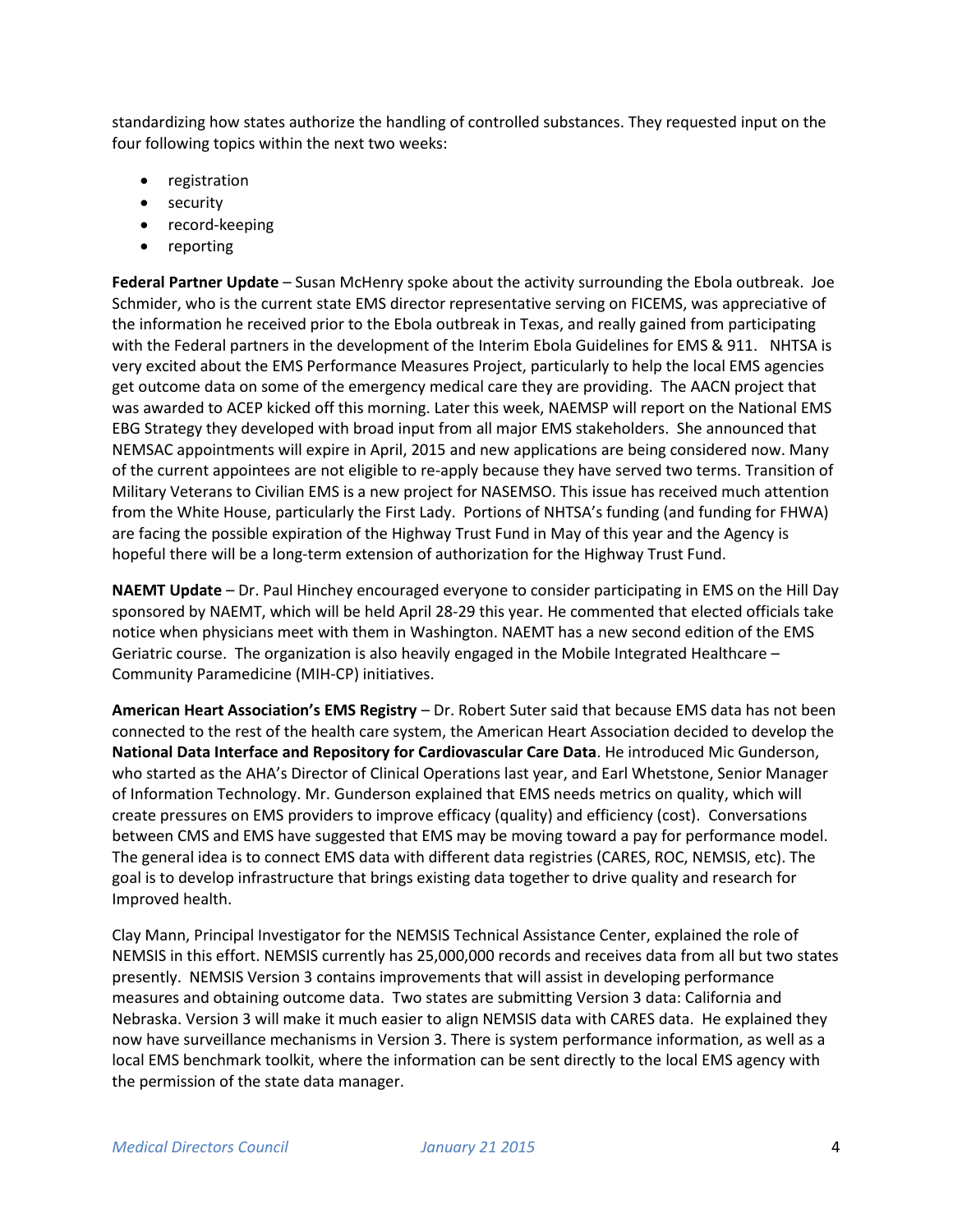Mr. Gunderson said the general idea is to build a data pipe between NEMSIS and other data sources. Dr. Suter said the goal is to obtain outcome data by building the connection between the various sources of the health care data.

Susan McHenry mentioned that much Federal, State and local effort, in coordination with the Office of the National Coordinator at HHS and the NEMSIS Technical Assistance Center, has focused on the integration of electronic EMS patient care reports with State and/or local Health Information Exchange (HIE).

**NAEMSP** – Dr. Taillac introduced Dr. Ritu Sahni, NAEMSP President, and Dr. Jane Brice, NAEMSP President-Elect. Ritu welcomed the NASEMSO Medical Directors Council. He noted that they will be meeting with Paul Patick, Dr. Peter Taillac and Mary Hedges tomorrow. He congratulated NASEMSO for the great work on REPLICA.

### **Project Reports**

Inter-Association Task Force for Appropriate Care of the Spine Injured Athlete - Dr. Joe Nelson called in to report on his recent meeting regarding the spine-injured athlete. He apologized for not being able to attend but he was required to attend their state EMS meetings. He attended the National Association of Athletic Trainers meeting in Pensacola, Florida last weekend. There were several emergency physicians and other specialty physicians in attendance. Most everything was agreed upon with the exception of use of spine boards. He believes they are going to recommend use of spine boards to move the patient off the field and into the ambulance. He recommended they contact their local EMS agency beforehand to ensure their protocols are consistent.

Joint Trauma Committee – Dr. David Lehrfeld reported that the Joint Trauma Committee has not met since the last time the MDC met. He explained the American College of Surgeons and NASEMSO formed the Joint Trauma committee to discuss issues of mutual interest. They are developing a list of the top 10 performance indicators. He was unsure why they have not met but he understood there may be some reorganization at the NASEMSO level.

ACEP AACN Project - Dr. David Lehrfeld was recently appointed as NASEMSO's representative on the new AACN project being undertaken by ACEP and funded by NHTSA Office of EMS. The Advanced Automatic Collision Notification Project is intended to effectively integrate the crash data collected by automobiles that have this feature into the PSAPs for the purpose of improving the predictability of severity of injury. Agero and GM (OnStar) are the two companies that produce telematics for the AACN option for vehicles. It is unclear if the data is being used presently, but the purpose of the project is to develop training for use of the data, particularly training for the EMS and 911 medical directors.

Statewide Implementation of an EBG Guideline – Dr. Matt Sholl reported the goal of the project is to identify best practices, as well as barriers to implementing an evidence-based guideline at the state level. They are working with five states. Wyoming has now gone live with pilot of the EBG. Another state has determined they are not going to use it, which is part of the learning process meant to occur as part of the project.

#### **State Reports**

Maine (Dr. Sholl) - Maine is in the midst of developing pediatric guidelines and vetting the EBGs. This could be a kickstart to the New England EMS Guidelines.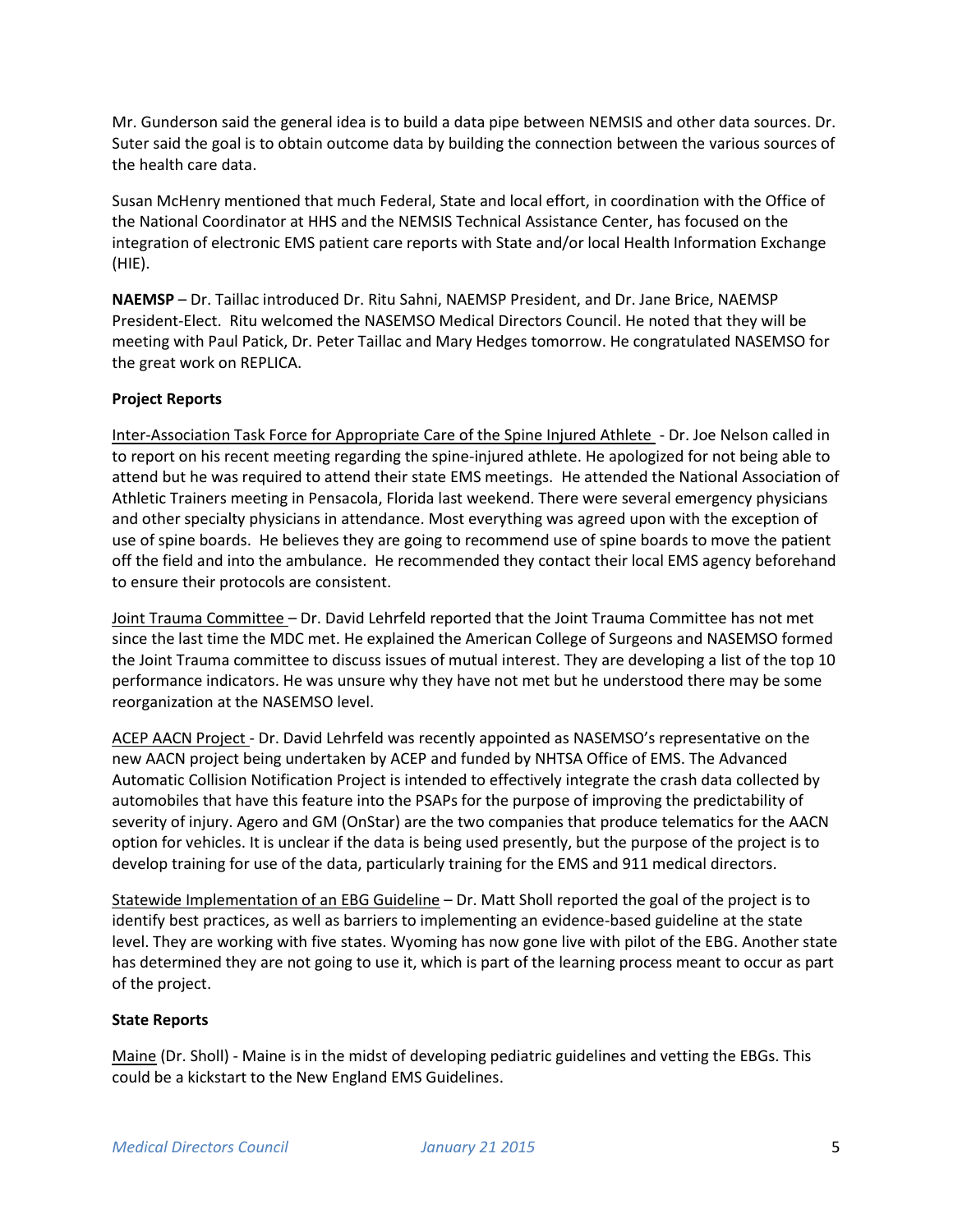New Hampshire (Dr. Jim Suozzi) - They are working on a drug diversion project as well as naloxone issues.

Delaware (Dr. Megargel) - Naloxone and Ebola have both been prominent issues for EMS.

Virginia (Dr. George Lindbeck) – The public naloxone issue is surfacing in Virginia. They now finger print all EMS agency personnel, including medical directors.

Connecticut (Dr. Rich Kamin) – Connecticut experienced an interesting process to identify four EMS agencies for transporting Ebola patients. A MOLST process will soon be going live in the state. There is discussion about naloxone being mandated for EMS providers. They are considering the development of state EMS protocols.

Ohio (Dr. Carol Cunningham) - Carol thanked everyone for answering her inquiry regarding use of capnography. Waveform capnography for patients requiring invasive airway intervention will be mandatory in the near future in Ohio. They are addressing the role of EMS in active shooter events by proposing the creation of rescue task forces. Carol will be a panelist on an upcoming APEX Ebola panel at the Center for Homeland Defense and Security. Regarding the inquiry she sent regarding CLIA and blood glucose monitoring, she is requesting further information from Dr. Patrick Conway, the chair of the committee who produced the memo. She will share the response with everyone once it becomes available.

Utah (Dr. Peter Taillac) - Utah has a POLST process and their health information exchange is interested in sharing this information.

Rhode Island (Dr. Ken Williams) - The EMS office is moving up within the hierarchy at the Department of Health. They are working on their state protocols. They have handled 7 suspected Ebola patients in the state. All EMS agencies are expected to be able to transport Ebola patients.

Texas (Dr. Jeff Beeson) - New rules pertaining to EMS Providers (Programs) in Texas were enacted following Senate bill to fight fraud and abuse. In Houston area, there has been a decrease of over 100 providers since the rules were enacted. New programs applying also decreased significantly due to new requirements. DSHS also worked with Medical Board to require EMS medical director specific education to physicians who provide EMS medical direction. Of course dealing with AAR for Ebola.

Alabama (Dr. Sarah Nafziger) - Alabama will be hiring a new state EMS director as Dennis Blair is accepting another position in the Health Department.

New Mexico (Dr. Brian Moore) - Stroke and STEMI center designation was enacted during the last legislative session. They were also able to enact requirements for background checks for all new and renewing EMS providers. There have been 3 aircraft crashes in the last year, which they are unable to address.

New Jersey (Dr. Stephen Vetrano) - The recent state EMS conference shattered all previous attendance records. They are working on standing orders. A couple of their ALS services are piloting high performance CPR. The state will be contracting with ImageTrend for EMS data collection.

Montana (Dr. Harry Sibold) - He has found their state trauma committee to be very interesting. The state has one of the original five hospitals nationwide that were designated as an Ebola-ready hospital. The Legislature is currently considering mobile intensive healthcare language.